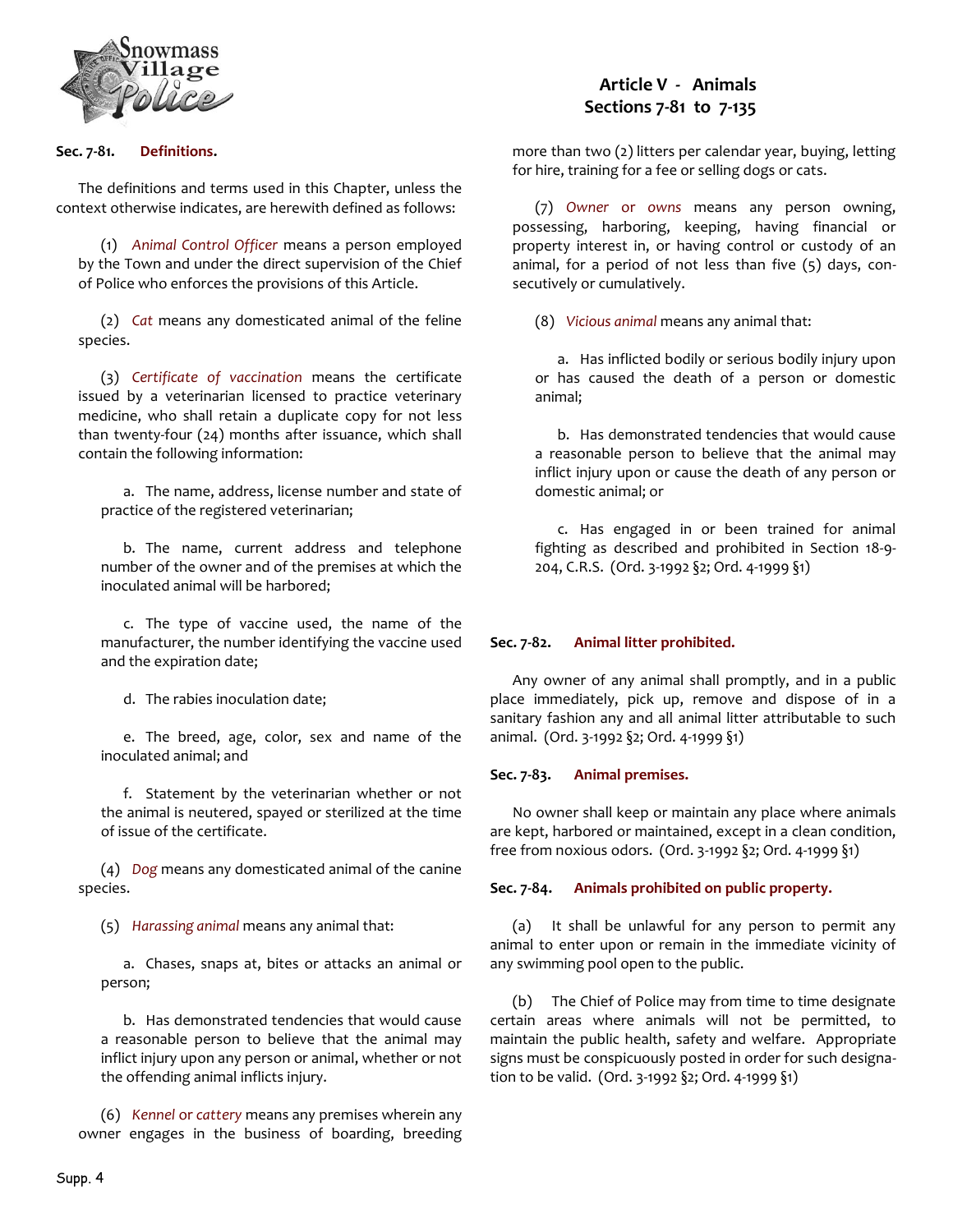

#### **Sec. 7-85. Cruelty to animals prohibited.**

(a) No owner or person shall poison any animal, or distribute poison in any manner whatsoever with the intent and purpose of poisoning any animals.

(b) An owner or person commits cruelty to animals if he or she knowingly or with criminal negligence overdrives, overloads, overworks, tortures, torments, deprives of necessary sustenance, unnecessarily or cruelly beats, needlessly mutilates, needlessly kills, carries or confines in or upon any vehicles in a cruel or reckless manner, or otherwise mistreats or neglects any animal, or causes or procures it to be done, or, having the charge or custody of any animal, fails to provide it with proper food, drink or protection from the weather, or abandons it.

(c) No owner or person shall confine any animal within a parked vehicle without adequate ventilation or water. The Animal Control Officer may remove the animal from the vehicle if the Animal Control Officer reasonably determines that probable cause exists that the animal is subject to a hazard to its health. (Ord. 3-1992 §2; Ord. 4-1999 §1)

# **Sec. 7-86. Leghold traps.**

It shall be unlawful to use, set or place any leghold, steel jaw or similar animal trap. (Ord. 3-1992 §2; Ord. 4-1999 §1)

#### **Sec. 7-87. Prohibited animals.**

No owner shall keep, harbor or maintain any animal other than a dog, cat or horse, or an animal authorized by Chapter 16 or Chapter 16a of this Code, without the expressed approval of the Town Council. Exempt from this Section are the keeping of small, caged birds or aquatic and amphibian animals, and small animals kept solely as pets inside the premise of the owner. (Ord. 3-1992 §2; Ord. 4-1999 §1)

#### **Sec. 7-88. Unattended animals.**

No owner shall tether an animal in a public place and then leave the same unattended. (Ord. 3-1992 §2; Ord. 4-1999 §1)

#### **Sec. 7-89. Harassment.**

No owner of an animal shall permit the animal to harass any other person or animal. An animal shall be deemed harassing whether or not the offending animal inflicts injury. (Ord. 3-1992 §2; Ord. 4-1999 §1)

# **Sec. 7-90. Vicious animals.**

Vicious animals are prohibited. Upon issuance of a summons and complaint to the owner of a vicious animal, the vicious animal may be impounded as a public nuisance or the owner shall be ordered to confine the animal in a manner that protects public safety pending final disposition of the charge. Upon conviction of the owner, and the exhaustion of any right the owner has to appeal, the Court may order that the owner's vicious animal be destroyed by lethal injection administered by a licensed veterinarian. (Ord. 3-1992 §2; Ord. 4-1994 §1; Ord. 4-1999 §1; Ord.8-2009§1 )

# **Sec. 7-91. Animal bites.**

(a) Reporting. Any person having knowledge of an animal who bites a person or other animal shall immediately report the incident to the Police Department or the Animal Control Officer.

(b) Quarantine of animals. Any animal which has bitten a person shall be quarantined and observed for a period of ten (10) days from the date of the bite, at the expense of the owner. The procedure and place of quarantine and observation shall be designated by the Animal Control Officer. The owner of any animal that has been reported as having inflicted a bite on any person shall, on demand, produce the animal for quarantine. Refusal to produce the animal for quarantine constitutes a violation of this Section, and each day of such refusal shall constitute a separate and distinct violation.

(c) Removal of animals from quarantine. No person shall remove from any place of isolation or quarantine any animal which has been isolated or quarantined, without the approval of the Animal Control Officer. (Ord. 3-1992 §2; Ord. 4-1999 §1)

# **Sec. 7-92. Impoundment.**

Animals shall be taken up and held in a suitable place provided therefor when found in violation of this Article. (Ord. 3-1992 §2; Ord. 4-1999 §1)

# **Sec. 7-93. Disposition of impounded animals.**

As soon as practical after impoundment, notice of impoundment shall be given to the owner thereof if known, and, if not known, reasonable notice shall be posted at the location designated by the Town for public notices, for a minimum of five (5) days. If such animal is not reclaimed within five (5) days, it shall be deemed abandoned and may be euthanized or disposed of by adoption. No dog or cat shall be released from impoundment without the owner having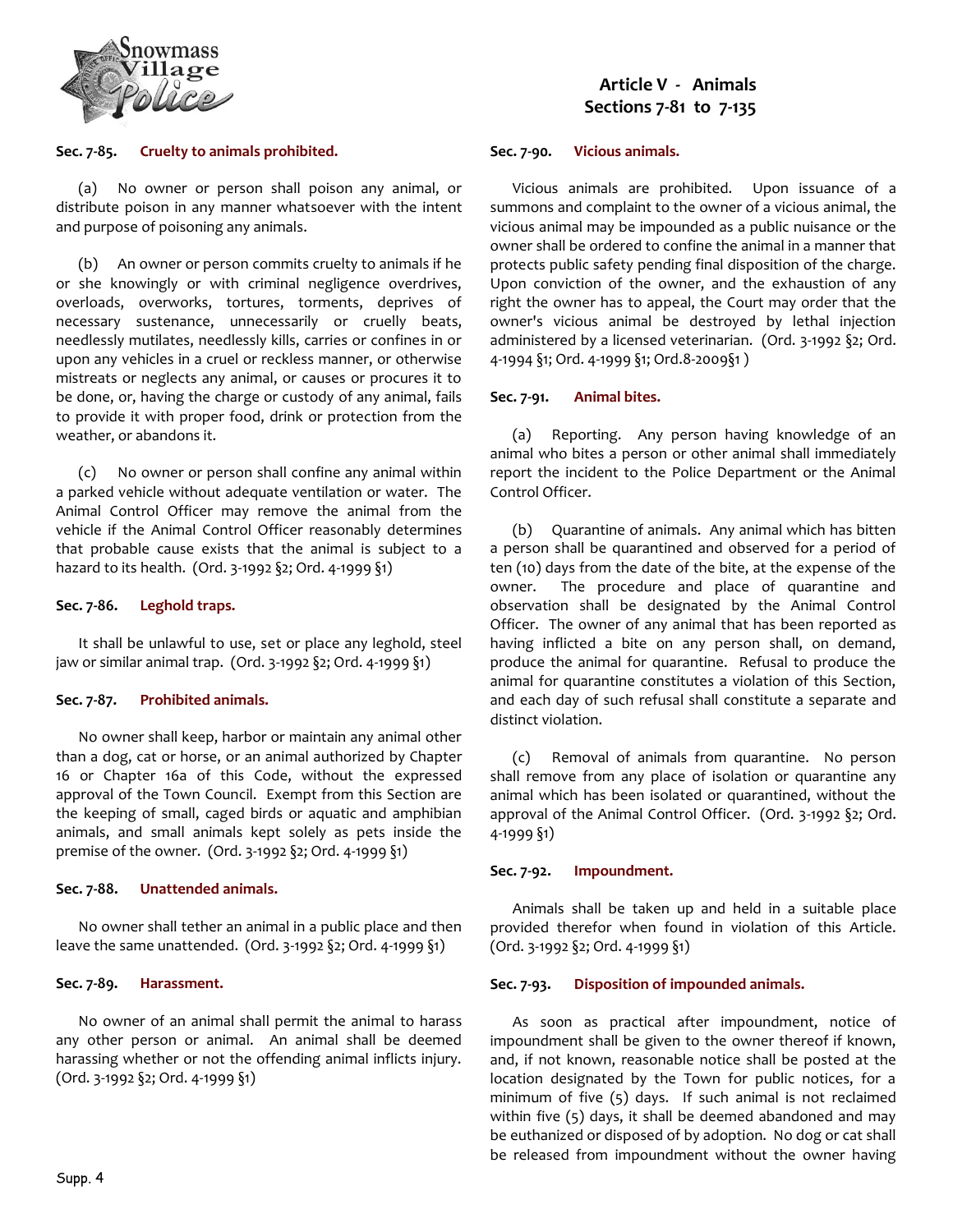

produced a certificate of vaccination and, in the case of a dog, a valid license. (Ord. 3-1992 §2; Ord. 4-1999 §1)

#### **Sec. 7-94. Impoundment fees.**

There shall be charged and collected from each owner or person redeeming an impounded dog or cat the following fees and costs:

(1) Base impound fee for dogs, twenty-five dollars (\$25.00). For each day the dog is impounded, the impoundment fee shall be ten dollars (\$10.00) per day or any fraction thereof, in addition to the base fee.

(2) Base impound fee for cats, ten dollars (\$10.00). For each day the cat is impounded, the impoundment fee shall be five dollars (\$5.00) per day or any fraction thereof, in addition to the base fee.

(3) An owner will also be responsible for any additional charges incurred while the animal is impounded, including veterinarian services. (Ord. 3-1992 §2; Ord. 4-1999 §1)

# **Sec. 7-95. Abandonment.**

It shall be unlawful for any person to abandon any animal or cause or permit such abandonment within the Town. (Ord. 3-1992 §2; Ord. 4-1999 §1)

# **Sec. 7-96. Relinquishment of ownership.**

A Town resident may legally relinquish ownership of a dog, cat or domestic small animal by releasing the animal to the Animal Control Officer. The owner must provide proof of ownership, such as a veterinarian record or registration, in order to release the animal. The Animal Control Officer may elect to adopt out the animal or have the animal humanely euthanized immediately upon receipt of the animal. The owner shall pay a fee of fifty dollars (\$50.00) and any additional costs related to the relinquishment. (Ord. 3-1992 §2; Ord. 4-1999 §1)

#### **Sec. 7-97. Adoptions.**

The Animal Control Officer may elect to present for adoption, for a fee determined by the Animal Control Officer, an animal that has been released to Animal Control by an owner, or an animal that has been impounded in the shelter for a minimum of five (5) days and whose owner cannot be located. All animals adopted out shall be spayed or neutered. The Animal Control Officer retains the right to screen all potential adopters and shall have the right to refuse adoption to anyone. (Ord. 3-1992 §2; Ord. 4-1999 §1)

# **Article V - Animals Sections 7-81 to 7-135**

#### **Sec. 7-98. Animals disturbing the peace and quiet.**

No owner shall keep, harbor or maintain any animal which disturbs the quiet or safety of any person or neighborhood. No owner shall permit any animal, by loud and persistent or habitual barking, howling, meowing, squawking or emission of noise, to disturb or annoy any person or neighborhood; and the same is hereby declared to be a public nuisance. (Ord. 3-1992 §2; Ord. 4-1994 §1; Ord. 4-1999 §1)

#### **Sec. 7-99. Vaccination required for cats.**

Every owner of a cat six (6) months of age and older must obtain a certificate of vaccination. (Ord. 3-1992 §2; Ord. 4- 1999 §1)

# **Sec. 7-100. Proof of vaccination for cats.**

The owner of a cat shall produce a copy of a valid certificate of vaccination upon demand to the police or the Animal Control Officer. Failure to produce the certificate of vaccination shall be presumed that the cat is unvaccinated. (Ord. 3-1992 §2; Ord. 4-1999 §1)

#### **Sec. 7-101. Cats; mandatory confinement.**

Any female cat in heat shall be securely confined in the owner's home or in a secure enclosure in such a manner that contact with other animals is prevented. (Ord. 3-1992 §2; Ord. 4-1999 §1)

#### **Sec. 7-102. Catteries prohibited.**

Catteries are prohibited except in areas authorized by Chapter 16A of this Code. (Ord. 3-1992 §2; Ord. 4-1999 §1; Ord. 4-1998 §1)

#### **Sec. 7-103. Frightening horses.**

No person shall willfully do any act which is calculated or intended to frighten any horse which is being driven or ridden. (Ord. 3-1992 §2; Ord. 4-1999 §1)

#### **Sec. 7-104. Horses and livestock limited.**

Horses and other livestock shall be kept, harbored or maintained only in areas authorized by Chapter 16 or Chapter 16a of this Code. (Ord. 3-1992 §2; Ord. 4-1999 §1)

**Secs. 7-105—7-120. Reserved.**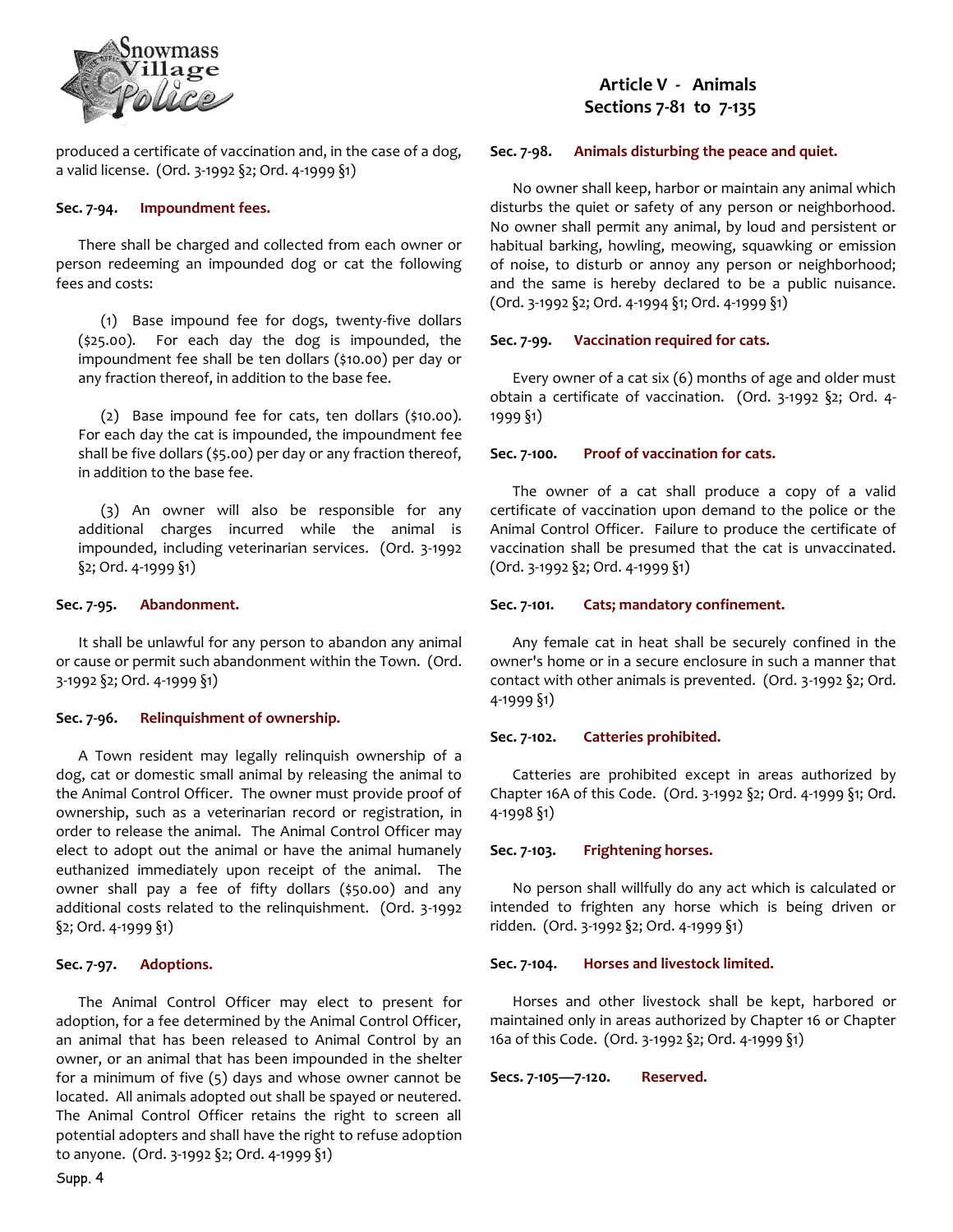

#### **Sec. 7-121. Dog collar or harness.**

Every owner of a dog shall place upon the dog such a collar or harness made of durable material to which any required tags, such as rabies tags, and licensing tags for dogs, shall be attached. All dogs shall wear such a collar or harness at all times. Any dog found without the required tag is subject to immediate impoundment. (Ord. 3-1992 §2; Ord. 4-1999 §1)

#### **Sec. 7-122. Dog kennels prohibited.**

Kennels are prohibited except in areas authorized by Chapter 16 or Chapter 16a of this Code. (Ord. 3-1992 §2; Ord. 4-1999 §1)

# **Sec. 7-123. Dogs; mandatory confinement.**

Any female dog in heat shall be securely confined in the owner's home or in a secure enclosure in such a manner that contact with other animals is prevented. (Ord. 3-1992 §2; Ord. 4-1999 §1)

#### **Sec. 7-124. Dogs; running at large prohibited.**

It shall be unlawful for any owner, possessor or person who keeps a dog to permit the same to run at large within the Town. A dog shall be deemed to be running at large when it is off or away from the premise of the owner, possessor or keeper thereof or on any property accessible by the public and is not under the direct control of such owner, possessor or keeper by a leash no longer than ten (10) feet in length, or within a vehicle or other confinement. (Ord. 3-1992 §2; Ord. 4-1999 §1)

#### **Sec. 7-125. Dog license required.**

It shall be unlawful for any owner to keep, harbor or maintain any dog six (6) months old or greater within the Town without obtaining a license therefor. (Ord. 3-1992 §2; Ord. 4-1999 §1)

#### **Sec. 7-126. Dogs; exemptions from license.**

Licenses shall not be required if the owner resides less than fifteen (15) consecutive days in the Town and does not own real property in the Town, provided that a valid certificate of vaccination properly issued by the authorities in the regular place of residence of the owner, and a valid proof of licensing, exist for the dog. (Ord. 3-1992 §2; Ord. 4- 1999 §1)

# **Article V - Animals Sections 7-81 to 7-135**

# **Sec. 7-127. Dog vaccination required.**

No dog shall be licensed without a valid certificate of vaccination. Every owner of a dog six (6) months of age and older shall have the dog vaccinated and obtain a certificate of vaccination. (Ord. 3-1992 §2; Ord. 4-1999 §1)

#### **Sec. 7-128. Dog license term.**

The license shall be obtained by the owner once each year. (Ord. 3-1992 §2; Ord. 4-1999 §1)

# **Sec. 7-129. Dog license fees.**

Every person desiring to keep a dog within the Town shall make a license application therefor and pay the following fee:

| Male dog            | \$10.00 |
|---------------------|---------|
| Female dog          | 10.00   |
| Neutered dog        | 3.00    |
| Replacement license | 1.00    |

The above fees shall be waived for Seeing Eye dogs and/or Hearing dogs which are necessary and trained to assist the disabled, if certification or proof acceptable to the Animal Control Officer is provided. (Ord. 3-1992 §2; Ord. 4-1999 §1)

# **Sec. 7-130. Dogs; change of location.**

A change of location where the animal is harbored shall be registered with the Animal Control Officer within ten (10) days after such change. (Ord. 3-1992 §2; Ord. 4-1999 §1)

# **Sec. 7-131. Dog license tag.**

(a) The Animal Control Officer shall keep a record of the date of issuance and tag number of each license tag; the name, address and phone number of the owner; a name and description of the animal licensed and the date of its certificate of vaccination.

(b) No person shall transfer any license tag to any dog for which the tag has not been issued or remove the tag from any dog to which it is issued, except for emergencies, cleaning, health and safety reasons or renewal. (Ord. 3-1992 §2; Ord. 4-1999 §1)